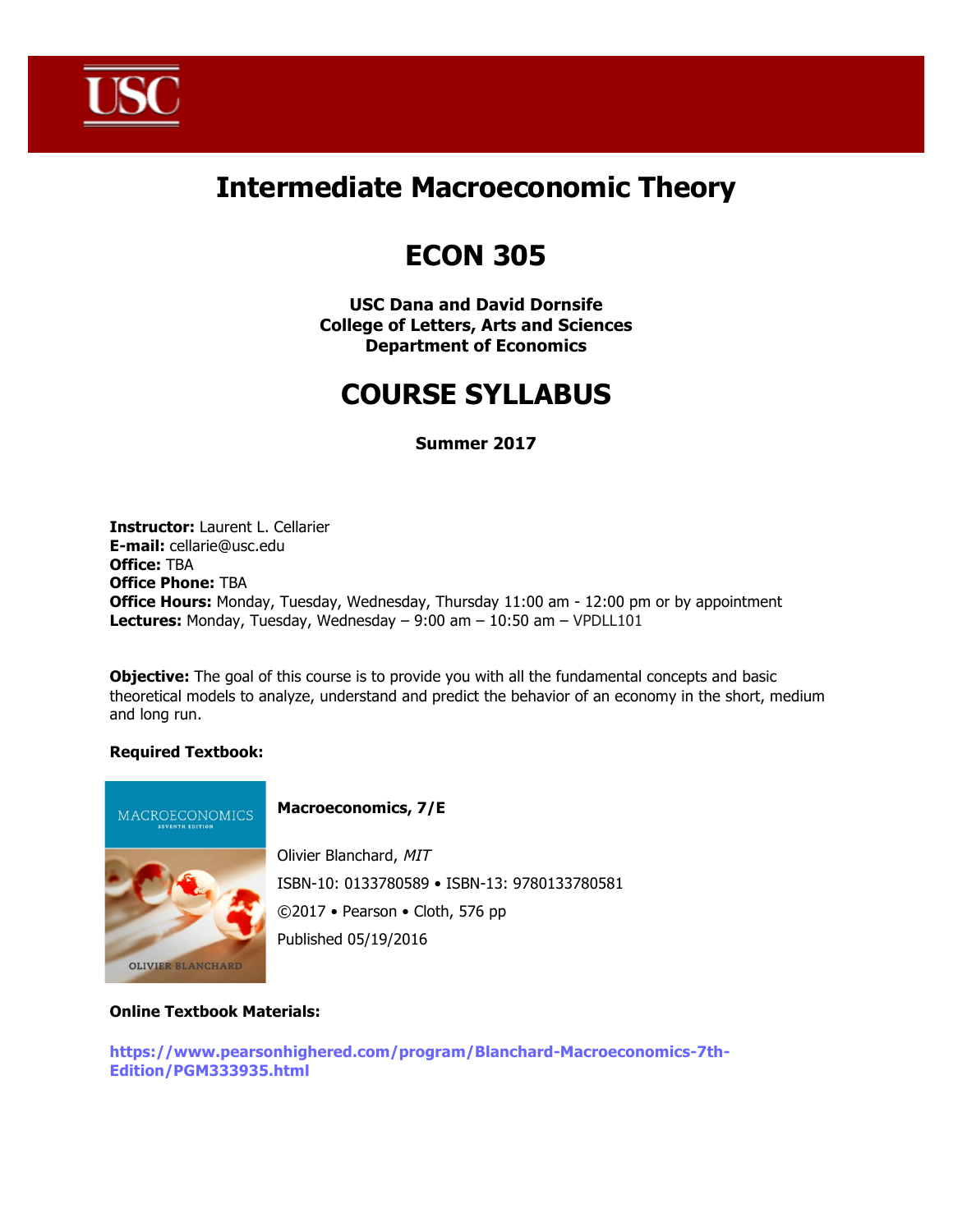#### **Grades:**

Course grades will be determined according to the following weighting scheme:

| 4 MyEconLab Homework Assignments (online) (Weeks 2, 3, 4, 7)   | 20% |
|----------------------------------------------------------------|-----|
| 1 Midterm Examination on June 21 <sup>th</sup> , 2017 (Week 5) | 35% |
| 1 Final Examination on July $11^{th}$ , 2017 (Week 8)          | 45% |

#### **Online Course Materials:**

Course notes, textbook recommended problems, and the midterm answer key will be available at: **https://blackboard.usc.edu/**

#### **Course Notes:**

Course Notes are available for each chapter and provide an overview of the key concepts and results, insights into the differences between the theory and the data, and graphs of additional U.S. and International data. You will be responsible for these graphs in addition to the data presented in the textbook. I expect that you remember the approximate levels and trends for some of the key macroeconomic statistics (i.e. the inflation rate, unemployment rate, GDP, GDP growth rate, 90 day government bill rate, etc.).

#### **Textbook Recommended Problems:**

A list of recommended problems from the textbook is provided for each chapter. These problems are the primary way in which you will learn how to apply the macroeconomic models discussed in the textbook. You should attempt as many of the recommended problems as possible. The problems will not be graded or turned in but you should view them as a necessary and required component of the course.

#### **MyEconLab Online Homework Assignments (20%)**

There will be 4 MyEconLab online homework assignments available at: **http://www.pearsonmylabandmastering.com**

If one homework assignment is missed, suitable documentation must be provided that explains the nature of the illness or compassionate excuse and the dates for which the illness or compassionate grounds were in effect. Contact the course instructor if you fall into this category for guidance on suitable documentation.

#### **Midterm Examination (35%)**

The midterm examination will be written during class time on June  $21<sup>th</sup>$ , 2017. The format is 50 multiple choice questions (50%), 2 quantitative exercises (25%) and (2-3) short answer questions (25%). The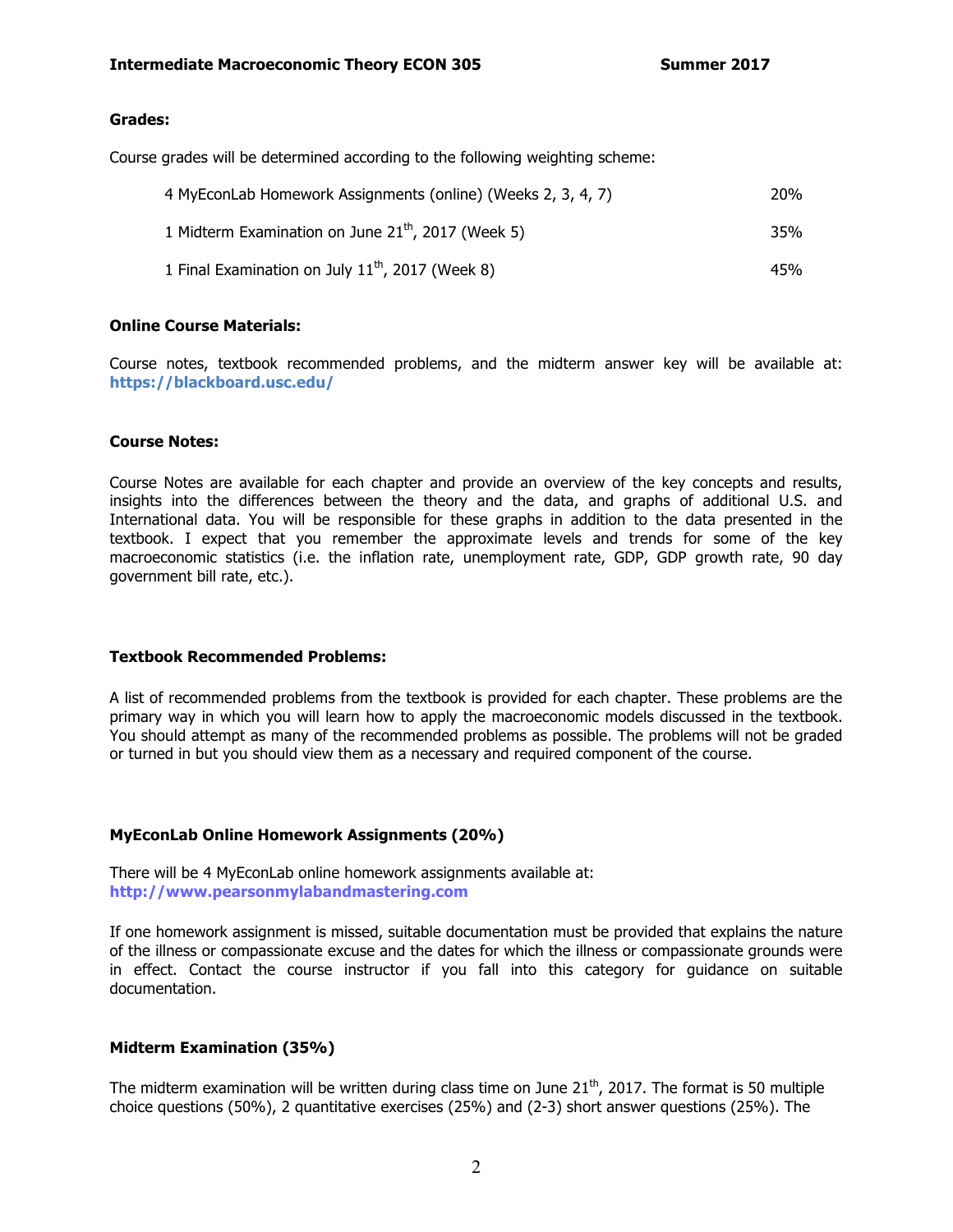quantitative exercises and the short answer questions will be similar in format to those found in the textbook and in the MyEconLab homework assignments. A class review will be taking place on June 20<sup>th</sup>, 2017.

### **Final Examination (45%)**

The final examination will be written during class time on July  $11<sup>th</sup>$ , 2017. The format is 50 multiple choice questions (50%), 2 quantitative exercises (25%) and (2-3) short answer questions (25%). The quantitative exercises and the short answer questions will be similar in format to those found in the textbook and in the MyEconLab homework assignments. A class review will be taking place on July  $10^{th}$ , 2017.

#### **Notes:**

It is your responsibility as a student to be aware of and to abide by the University's policies regarding academic misconduct, e-mail communication, maintaining copies of out-of class assignments, what to do when you cannot meet a course requirement and the drop date for this semester.

Any Student requesting academic accommodations based on a disability is required to register with Disability Services and Programs (DSP) each semester. A letter of verification for approved accommodations can be obtained from DSP. Please be sure the letter is delivered to me (or to the TA) as early in the semester as possible. DSP is located in STU 301 and is open 8:30 a.m. - 5:00 p.m., Monday through Friday. The phone number for DSP is (213) 740-0776.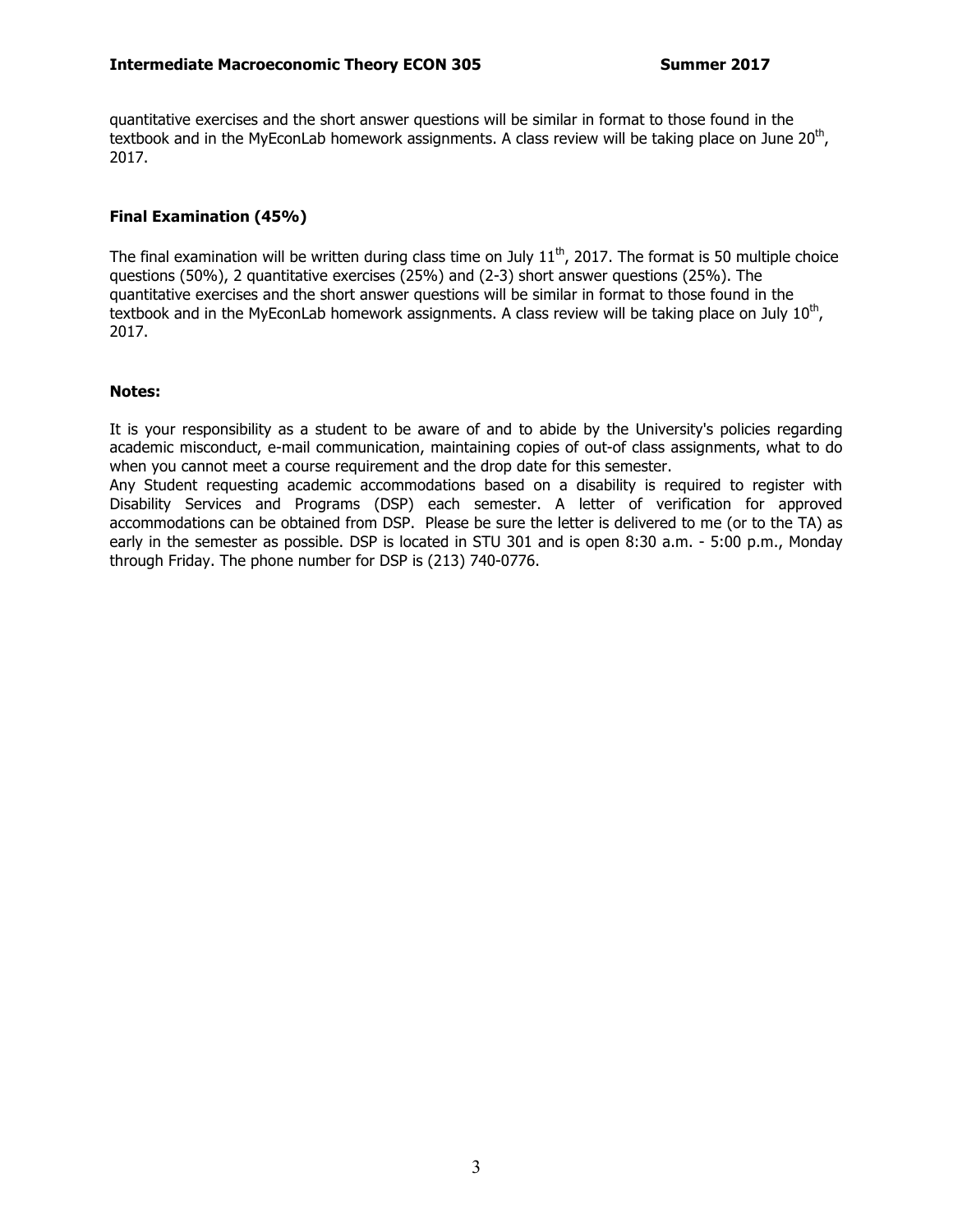## **COURSE CONTENT**

| <b>PART 1</b> | <b>Introduction</b>  |                                                                                                                            |  |  |
|---------------|----------------------|----------------------------------------------------------------------------------------------------------------------------|--|--|
|               | <b>Chapter 1</b>     | <b>The Long Run</b><br>(Blanchard, 7 <sup>th</sup> U.S. edition, Chapter 10)                                               |  |  |
|               | <b>Chapter 2</b>     | <b>Measurement</b><br>(Blanchard, 7 <sup>th</sup> U.S. Edition, Chapters 1, 2)                                             |  |  |
| <b>PART 2</b> | <b>The Short Run</b> |                                                                                                                            |  |  |
|               | <b>Chapter 3</b>     | <b>The Goods Market</b><br>(Blanchard, 7 <sup>th</sup> U.S. Edition, Chapter 3)                                            |  |  |
|               | <b>Chapter 4</b>     | <b>Financial Markets I</b><br>(Blanchard, 7 <sup>th</sup> U.S. Edition, Chapter 4)                                         |  |  |
|               | <b>Chapter 5</b>     | <b>The IS-LM Model</b><br>(Blanchard, 7 <sup>th</sup> U.S. Edition, Chapter 5)                                             |  |  |
|               | <b>Chapter 6</b>     | <b>Financial Markets II</b><br>(Blanchard, 7 <sup>th</sup> U.S. Edition, Chapter 6)                                        |  |  |
|               | <b>Chapter 7</b>     | <b>Openness in Goods and Financial Markets</b><br>(Blanchard, 7 <sup>th</sup> U.S. Edition, Chapter 17)                    |  |  |
|               | <b>Chapter 8</b>     | The Goods Market in an Open Economy<br>(Blanchard, 7 <sup>th</sup> U.S. Edition, Chapter 18)                               |  |  |
|               | <b>Chapter 9</b>     | Output, the Interest Rate, and the Exchange Rate<br>(Blanchard, 7 <sup>th</sup> U.S. Edition, Chapter 19)                  |  |  |
| <b>PART 3</b> |                      | <b>The Medium Run</b>                                                                                                      |  |  |
|               | <b>Chapter 10</b>    | <b>The Labour Market</b><br>(Blanchard, 7 <sup>th</sup> U.S. Edition, Chapter 7)                                           |  |  |
|               | <b>Chapter 11</b>    | The Phillips Curve, the Natural Rate of Unemployment, and Inflation<br>(Blanchard, 7 <sup>h</sup> U.S. Edition, Chapter 8) |  |  |
|               | <b>Chapter 12</b>    | From the Short to the Medium Run: The IS-LM-PC Model<br>(Blanchard, 7 <sup>th</sup> U.S. Edition, Chapter 9)               |  |  |
|               |                      |                                                                                                                            |  |  |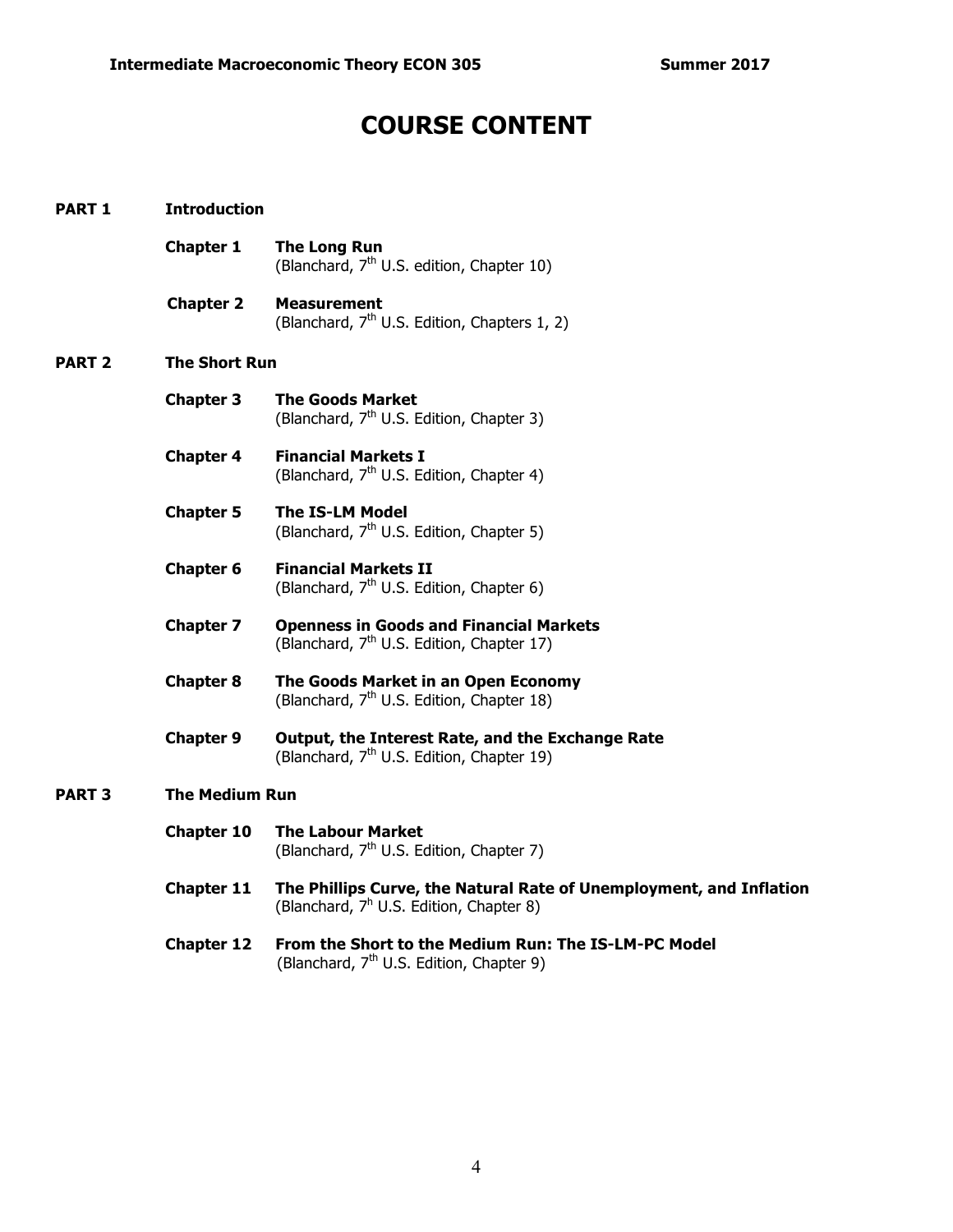### **The skills and knowledge competencies for this course are:**

### **Skills:**

- 1) **Written Communication:** Each midterm will have short answer essay questions which will be graded with the usual essay writing criteria except for the requirement of a bibliography.
- 2) **Numerical Problem Solving:** Students will have to **calculate** various macroeconomic indicators, multipliers, **solve** various economic models namely the IS-LM model, the Mundell-Fleming model, the IS-LM-PC model, the Malthusian model. Students will also have to make **quantitative predictions**. These numerical skills will be assessed with quantitative problems in the MyEconLab homework assignments, and the midterm.
- 3) **Analytical Problem Solving:** Most of the course relies on graphical **analysis** to **demonstrate**  and **interpret** the various economic models. This will be tested on the MyEconLab homework assignments, the midterm and final.
- 4) **Problem solving in a Real World Context:** Students will have to **apply** the course materials to historical and current macroeconomic problems.
- 5) **Computer skills**. Basic Excel skills are expected.
- 6) **Professional and ethical awareness and conduct:** There will be no time extension to complete the MyEconLab homework assignments in order to master **time management** skills.

### **Knowledge:**

- 1) **Mathematical Methodology:** Students are expected to **solve** systems of linear equations.
- 2) **Statistical and Econometric Methodology:** Students have to be **familiar** with basic data analysis, regression analysis, robustness, scatter plot)
- 3) **Microeconomic modelling:** Students are expected to **apply** the supply and demand framework to various markets.
- 4) **Macroeconomic Modeling:** As an intermediate course, ECON305 introduces students to macroeconomic modelling. Students are expected to **remember** and **recognize** various concepts and models.
- 5) **Understanding of Specific Markets:** Several markets are **analyzed** such as goods market, the money market, the bond market, the foreign exchange market, the labor market. Students are expected to **understand** and **remember** their specificities and commonalities
- 6) **Historical and Global context:** Students will be required to **research** the values of current macroeconomic indicators and variables. Short essay questions will ask students to **construct** an argument about a macroeconomic issue from an historical perspective and to **formulate** a solution for a current macroeconomic problem.
- 7) **Economic Policy and Regulation:** Governments have significant macroeconomic influences. Students must **understand** and **explains** the effects of monetary, fiscal, and exchange rate policy.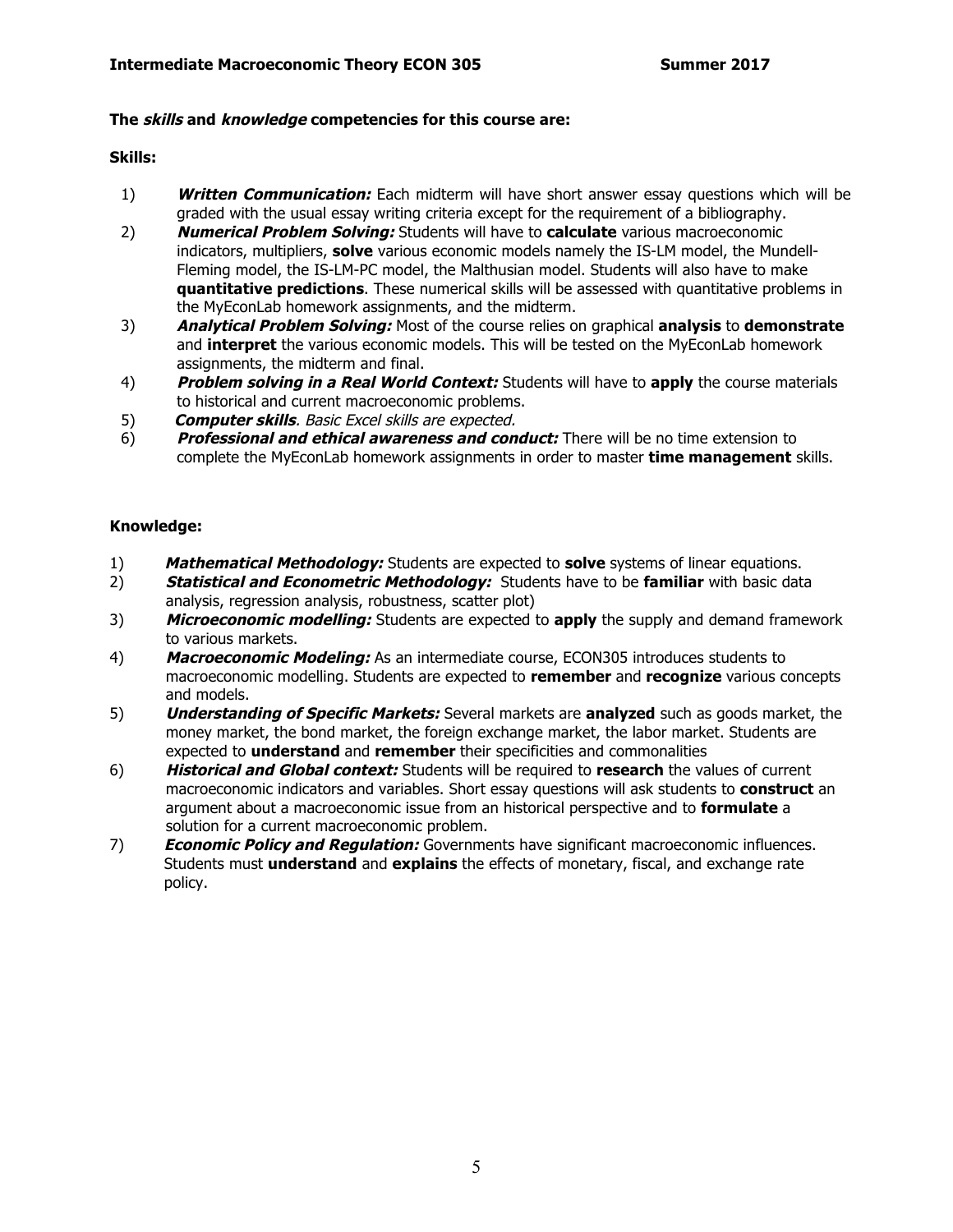#### **MyEconLab:**

#### **To register in MyEconLab for Intermediate Macroeconomic Theory ECON 305 Summer 2017:**

1. Go to http://www.pearsonmylabandmastering.com/.

- 2. Under Register, select Student.
- 3. Confirm you have the information needed, then select OK! Register now.
- 4. Enter your instructor's course ID: cellarier50554, and Continue.
- 5. Enter your existing Pearson account username and password to Sign In.

You have an account if you have ever used a Pearson MyLab & Mastering product, such as MyMathLab, MyITLab, MySpanishLab, MasteringBiology or MasteringPhysics.

If you don't have an account, select Create and complete the required fields.

6. Select an access option.

Enter the access code that came with your textbook or was purchased separately from the bookstore.

Buy access using a credit card or PayPal account.

If available, get temporary access by selecting the link near the bottom of the page.

7. From the You're Done! page, select Go To My Courses.

8. On the My Courses page, select the course name Intermediate Macroeconomic Theory ECON 305 Summer 2017 to start your work.

#### **To sign in later:**

- 1. Go to http://www.pearsonmylabandmastering.com/.
- 2. Select Sign In.

3. Enter your Pearson account username and password, and Sign In.

4. Select the course name Intermediate Macroeconomic Theory ECON 305 Summer 2017 to start your work.

#### **To upgrade temporary access to full access:**

1. Go to http://www.pearsonmylabandmastering.com/.

2. Select Sign In.